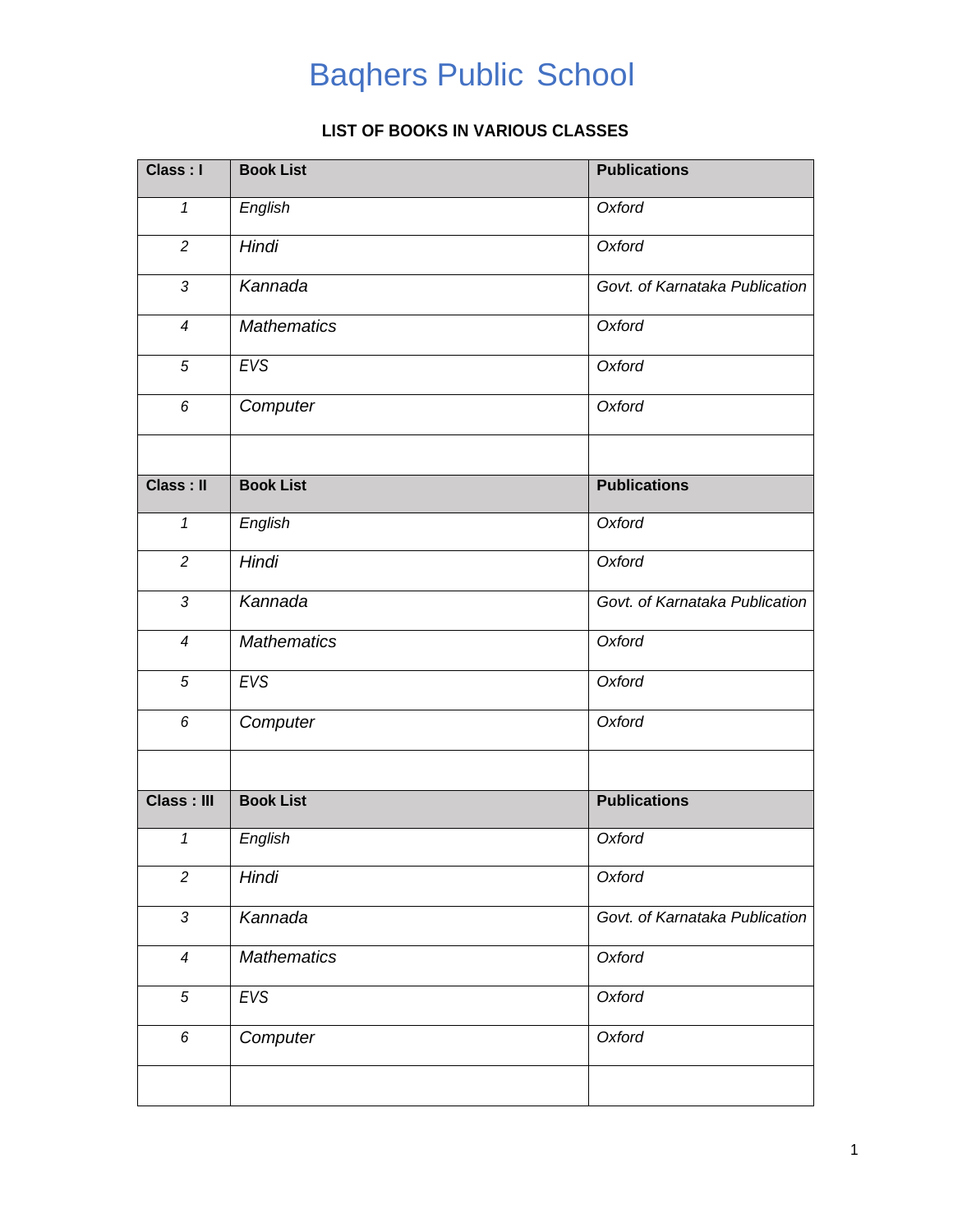| Class: IV         | <b>Book List</b>      | <b>Publications</b>            |
|-------------------|-----------------------|--------------------------------|
| 1                 | English               | Oxford                         |
| $\overline{c}$    | Hindi                 | Oxford                         |
| 3                 | Kannada               | Govt. of Karnataka Publication |
| $\overline{4}$    | <b>Mathematics</b>    | Oxford                         |
| $\sqrt{5}$        | EVS                   | Oxford                         |
| 6                 | Computer              | Oxford                         |
|                   |                       |                                |
| Class: V          | <b>Book List</b>      | <b>Publications</b>            |
| $\mathbf{1}$      | English               | Oxford                         |
| $\overline{c}$    | Hindi                 | Oxford                         |
| $\mathfrak{Z}$    | Kannada               | Govt. of Karnataka Publication |
| $\overline{4}$    | <b>Mathematics</b>    | Oxford                         |
| $\sqrt{5}$        | Science               | Oxford                         |
| 6                 | <b>Social Studies</b> | Oxford                         |
| $\overline{7}$    | Computer              | Oxford                         |
|                   |                       |                                |
| <b>Class: VI</b>  | <b>Book List</b>      | <b>Publications</b>            |
| $\mathbf{1}$      | English               | Oxford                         |
| $\overline{c}$    | Hindi                 | Oxford                         |
| $\mathfrak{Z}$    | Kannada               | Govt. of Karnataka Publication |
| $\overline{4}$    | <b>Mathematics</b>    | Oxford                         |
| $\sqrt{5}$        | Science               | Oxford                         |
| 6                 | <b>Social Studies</b> | Oxford                         |
| $\overline{7}$    | Computer              | Oxford                         |
|                   |                       |                                |
| <b>Class: VII</b> | <b>Book List</b>      | <b>Publications</b>            |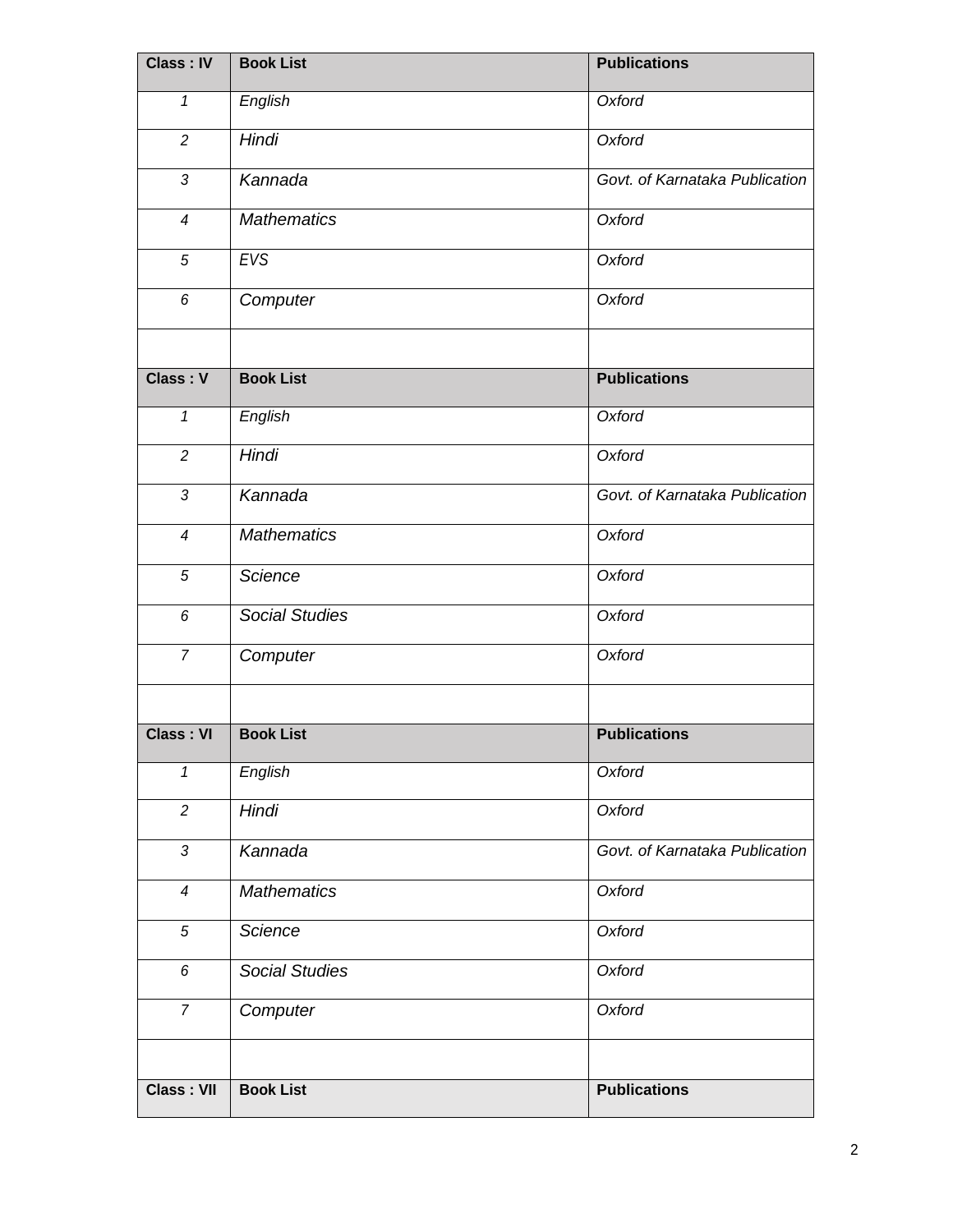| $\mathbf{1}$       | English               | Pearson                        |
|--------------------|-----------------------|--------------------------------|
| $\overline{c}$     | Hindi                 | Pearson                        |
| $\mathfrak{Z}$     | Kannada               | Govt. of Karnataka Publication |
| $\overline{4}$     | <b>Mathematics</b>    | Pearson                        |
| $\sqrt{5}$         | Science               | Pearson                        |
| 6                  | <b>Social Studies</b> | Pearson                        |
| $\overline{7}$     | Computer              | Oxford                         |
|                    |                       |                                |
| <b>Class: VIII</b> | <b>Book List</b>      | <b>Publications</b>            |
| $\mathbf{1}$       | English               | Pearson                        |
| $\overline{2}$     | Hindi                 | Pearson                        |
| $\mathfrak{Z}$     | Kannada               | Govt. of Karnataka Publication |
| $\overline{4}$     | <b>Mathematics</b>    | Pearson                        |
| 5                  | Science               | Pearson                        |
| 6                  | <b>Social Studies</b> | Pearson                        |
| $\overline{7}$     | Computer              | Oxford                         |
|                    |                       |                                |
| <b>Class: IX</b>   | <b>Book List</b>      | <b>Publications</b>            |
| 1                  | <b>MOMENTS</b>        | <b>NCERT</b>                   |
| $\overline{2}$     | <b>BEHIVE</b>         | <b>NCERT</b>                   |
| 3                  | <b>MATHS</b>          | <b>NCERT</b>                   |
| 4                  | <b>SCIENCE</b>        | <b>NCERT</b>                   |
| 5                  | <b>SANCHYAN</b>       | <b>NCERT</b>                   |
| 6                  | <b>SPARSH</b>         | <b>NCERT</b>                   |
| $\overline{7}$     | <b>HISTORY</b>        | <b>NCERT</b>                   |
|                    |                       |                                |
| 8                  | <b>DEMO POLITICAL</b> | <b>NCERT</b>                   |